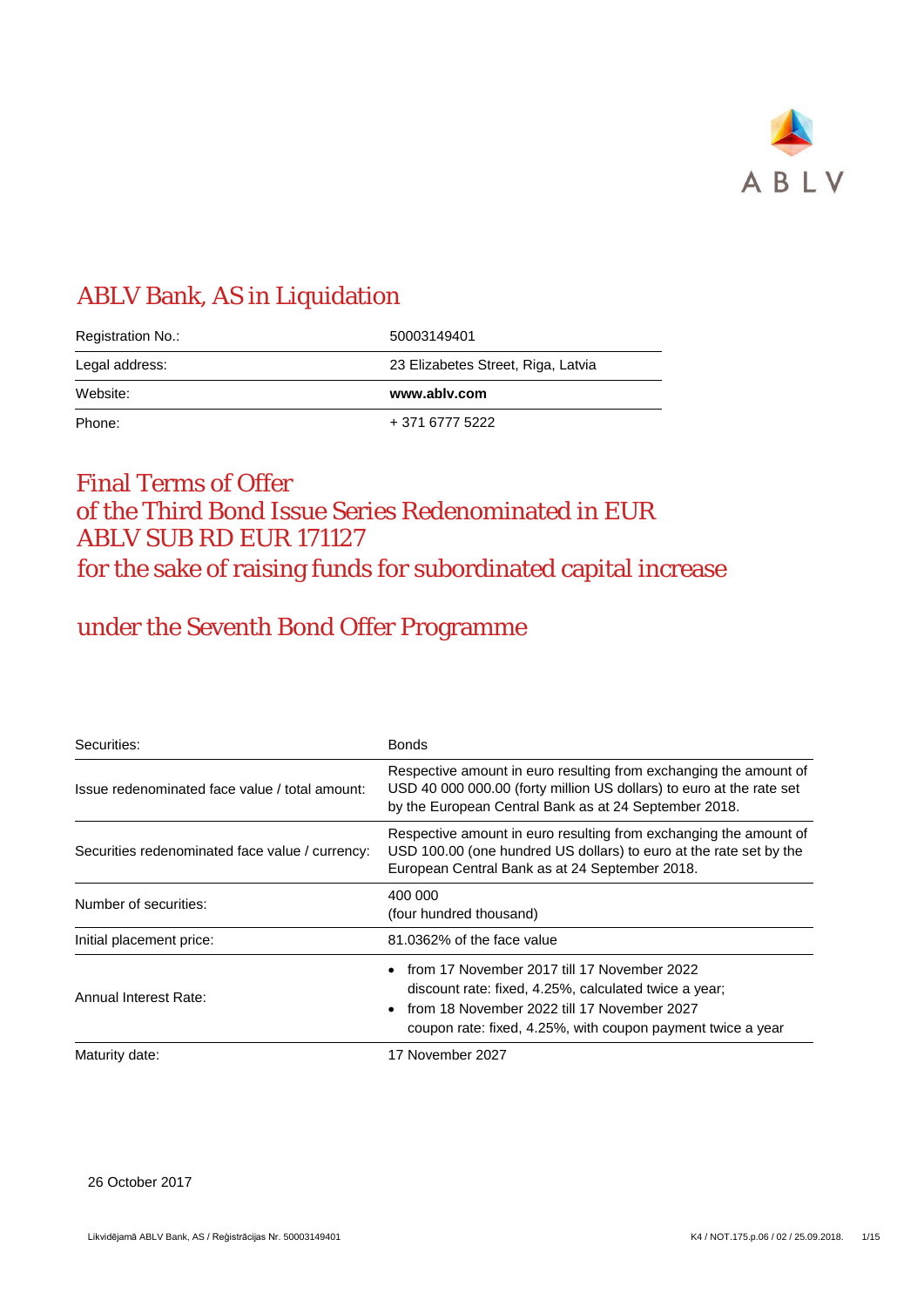### TABLE OF CONTENTS

| 1. |                                                                                              |  |
|----|----------------------------------------------------------------------------------------------|--|
| 2. |                                                                                              |  |
| 3. | Information about the Third Bond Issue Series Redenominated in EUR - ABLV SUB RD EUR 1711273 |  |
| 4. |                                                                                              |  |
| 5. |                                                                                              |  |
| 6. |                                                                                              |  |
| 7. |                                                                                              |  |
| 8. |                                                                                              |  |
| 9. |                                                                                              |  |
|    |                                                                                              |  |

Appendixes include the Bond issue summary and the sample order form to be submitted by the Investor to conclude the financial instruments transaction.

Appendix 1: Bond issue summary.

Appendix 2: "Financial Instrument' Trade Order" form.

The Final Terms are prepared in accordance with the requirements of paragraph 4 of article 5 of the Directive 2003/71/EC of the European Parliament and of the Council.

The Final Terms shall be read together with ABLV Bank, AS in liquidation Base Prospectus of the Seventh Bond Offer Programme. The Base Prospectus is published at the Issuer's website **www.ablv.com**. Full information on the Issuer and the Bond issue can be only obtained reading the Base Prospectus together with the Final Terms. The Bond issue summary is appended to these Final Terms.

#### **Notice**

Before making a decision on investing in the Bonds, any Investor shall independently and, if necessary, engaging an advisor, generally assess the information provided in the Base Prospectus and these Final Terms.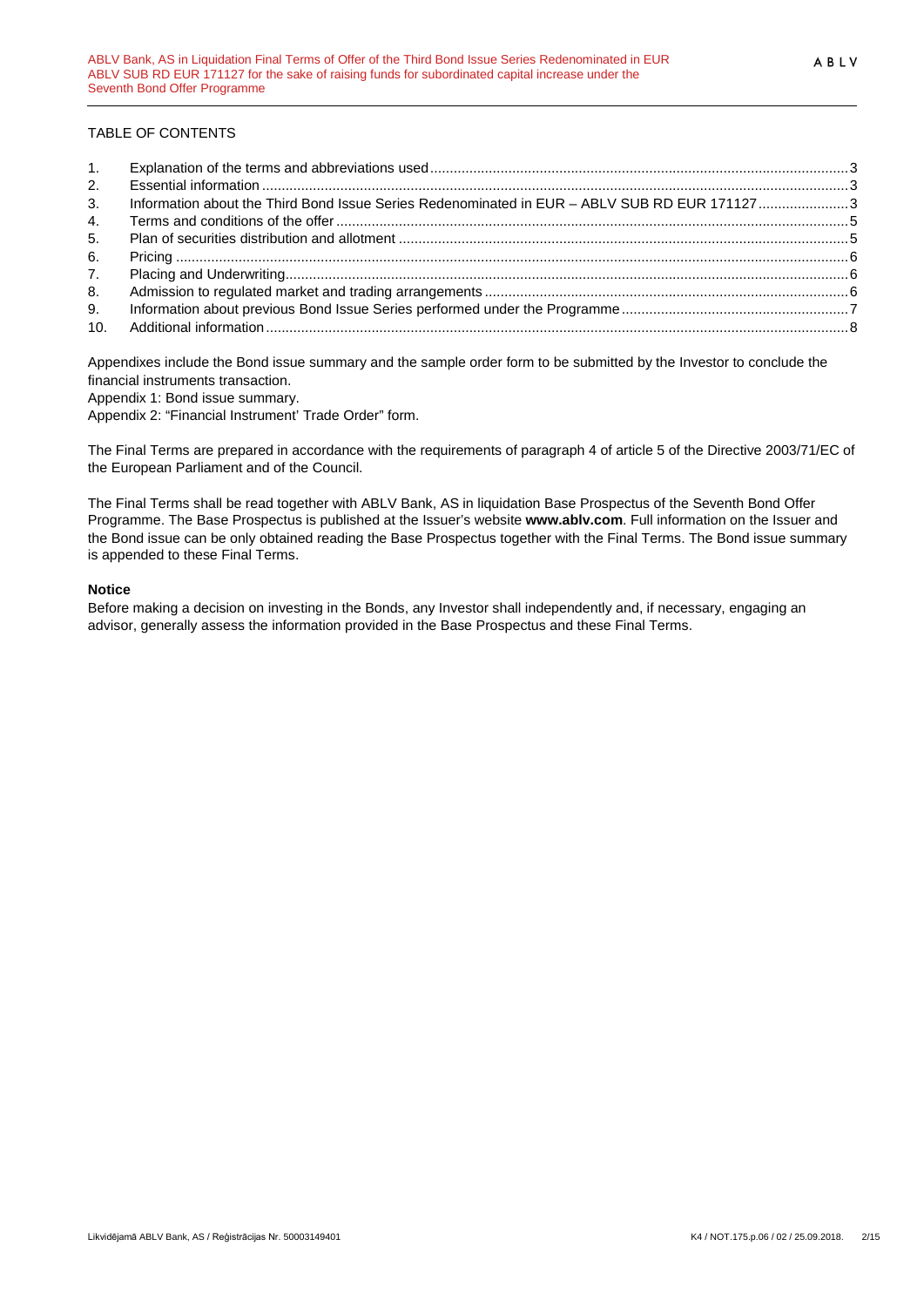### <span id="page-2-0"></span>**1. Explanation of the terms and abbreviations used**

**NASDAQ CSD SE** — European commercial society NASDAQ CSD SE (unified registration number: 40003242879, legal address: 1 Vaļņu Street, Riga, Latvia).

**Third Bond Issue Series Redenominated in EUR** or **ABLV SUB RD EUR 171127**– the Bonds that are issued pursuant to ABLV Bank, AS in liquidation Base Prospectus of the Seventh Bond Offer Programme and these Final Terms of Offer.

**Note:** the other terms and abbreviations used correspond to those included in the Base Prospectus.

- <span id="page-2-1"></span>**2. Essential information**<br>**2.1.** Interest of natural and k Interest of natural and legal persons involved in the issue/ offer N/A
- 2.2. Reasons for the offer

Objective of the Third Bond Issue Series Redenominated in EUR shall be raising of funds for formation and increase of the subordinated capital of ABLV Bank, AS in liquidation.

The Issuer informs the Investor that in case of the Issuer's insolvency the Investor's claims to the Issuer arising out of the Bonds will be satisfied after claims of all other creditors, but before satisfying claims of the shareholders.

#### <span id="page-2-2"></span>**3. Information about the Third Bond Issue Series Redenominated in EUR – ABLV SUB RD EUR 171127 (under the Seventh Bond Offer Programme)**

| <b>Issuer</b>                                              | ABLV Bank, AS in liquidation                                                                                         |
|------------------------------------------------------------|----------------------------------------------------------------------------------------------------------------------|
| <b>Securities</b>                                          | <b>Bonds</b>                                                                                                         |
| <b>ISIN</b>                                                | LV000088045                                                                                                          |
| Type of securities                                         | In bearer form                                                                                                       |
| Class of securities                                        | Without restraint on alienation                                                                                      |
| Collateral                                                 | Not secured with pledge                                                                                              |
| Depository                                                 | Nasdaq CSD SE                                                                                                        |
| Regulated market                                           | Stock Exchange Nasdaq Riga                                                                                           |
|                                                            | <b>Baltic Bond List</b>                                                                                              |
| Currency of the Bond issue after redenomination EUR (euro) |                                                                                                                      |
| Redenominated face value/total amount of the               | Respective amount in euro resulting from exchanging the amount of                                                    |
| Bond issue                                                 | USD 40 000 000.00 (forty million US dollars) to euro at the rate set by                                              |
|                                                            | the European Central Bank as at 24 September 2018.                                                                   |
| Bond redenominated Face Value                              | Respective amount in euro resulting from exchanging the amount of                                                    |
| (nominal settlement unit)                                  | USD 100.00 (one hundred US dollars) to euro at the rate set by the<br>European Central Bank as at 24 September 2018. |
|                                                            | Respective amount in euro resulting from exchanging the amount of                                                    |
| Settlement unit Multiple                                   | USD 100.00 (one hundred US dollars) to euro at the rate set by the                                                   |
|                                                            | European Central Bank as at 24 September 2018.                                                                       |
|                                                            | 400 0001                                                                                                             |
| Number of the Bonds                                        | (four hundred thousand)                                                                                              |
|                                                            | • from 17 November 2017 till 17 November 2022                                                                        |
|                                                            | discount rate: fixed, 4.25%, calculated twice a year;                                                                |
| Annual Interest Rate                                       | from 18 November 2022 till 17 November 2027:                                                                         |
|                                                            | coupon rate: fixed, 4.25%, with coupon payment twice a year                                                          |
| Date of the Interest Income calculation                    | 5 working days before the Interest Income payment date                                                               |
|                                                            | • from 17 November 2017 till 17 November 2022:                                                                       |
|                                                            | no interest income is supposed to be paid (no coupon payments)                                                       |
| Frequency and dates of the Interest Income                 | • during the period from 18 November 2022 till 17 November 2027:                                                     |
| payments                                                   | twice a year: on 17 November and 17 May,                                                                             |
|                                                            | starting from 17 May 2023, ending on 17 November 2027                                                                |
| Maturity date of the Bonds                                 | 17 November 2027                                                                                                     |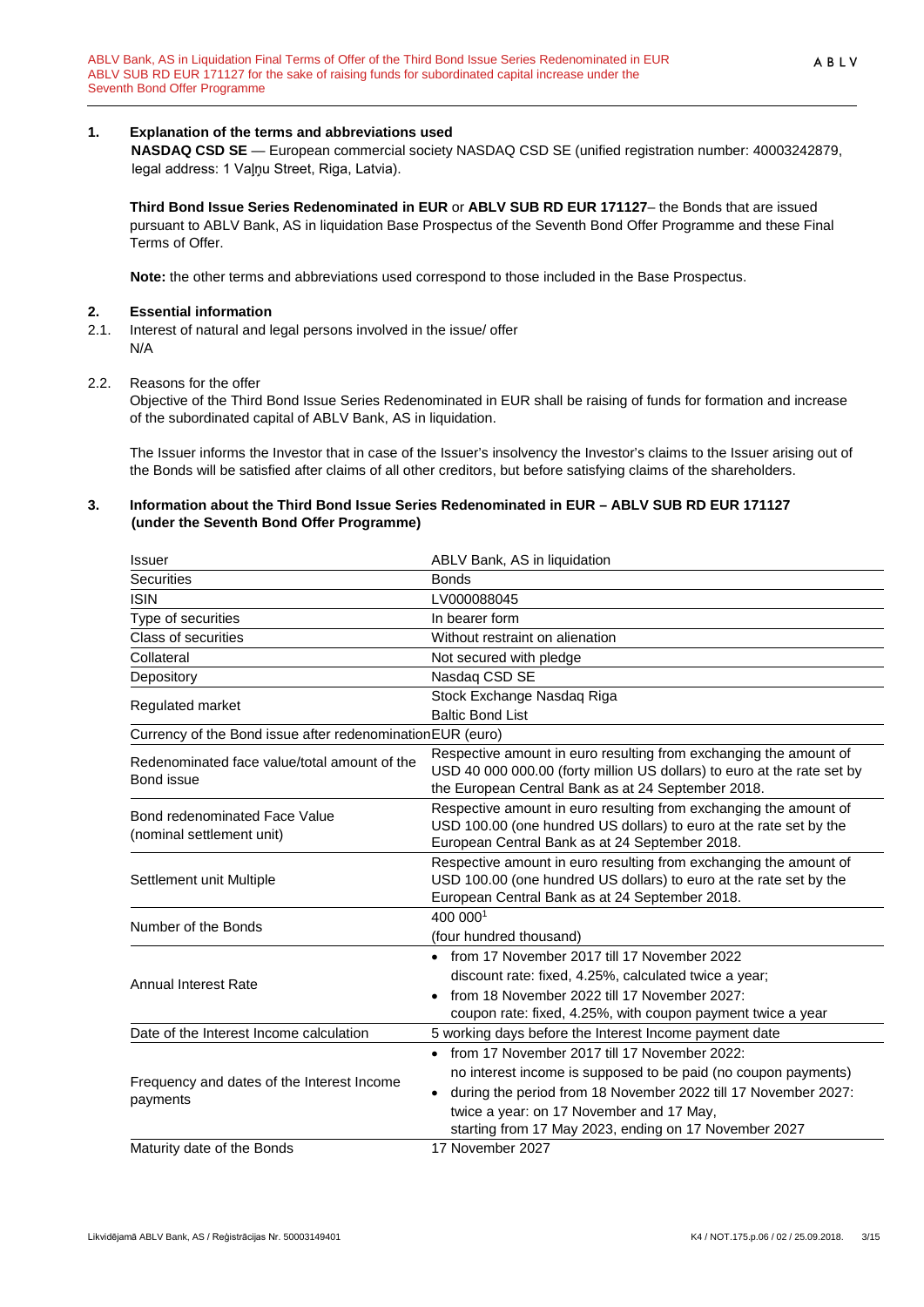| Premature redemption<br>(call option)         | The Issuer shall be entitled to prematurely redeem the part of the<br>Bond issue the initial placement of which was not performed;<br>The Issuer shall be entitled to redeem all Bonds starting from<br>17 November 2022 <sup>2</sup> .                                                                                                                                                                                                                                                                                                                                                                                                                                                                                                                                                                                                                                                                                                                                                                               |
|-----------------------------------------------|-----------------------------------------------------------------------------------------------------------------------------------------------------------------------------------------------------------------------------------------------------------------------------------------------------------------------------------------------------------------------------------------------------------------------------------------------------------------------------------------------------------------------------------------------------------------------------------------------------------------------------------------------------------------------------------------------------------------------------------------------------------------------------------------------------------------------------------------------------------------------------------------------------------------------------------------------------------------------------------------------------------------------|
| Early repayment claim<br>(put option)         | The Investor shall not be entitled to claim the Face Value and accrued<br>interest to be repaid by the Issuer before maturity.                                                                                                                                                                                                                                                                                                                                                                                                                                                                                                                                                                                                                                                                                                                                                                                                                                                                                        |
| Arrangements for the amortisation of the loan | N/A                                                                                                                                                                                                                                                                                                                                                                                                                                                                                                                                                                                                                                                                                                                                                                                                                                                                                                                                                                                                                   |
| Information on yield                          | Fixed interest rate is set for the Bonds. The Bond yield does not depend<br>on the changes in the base interest rate in the interbank market.                                                                                                                                                                                                                                                                                                                                                                                                                                                                                                                                                                                                                                                                                                                                                                                                                                                                         |
| Yield calculation method                      | Pursuant to paragraphs 6.9 and 6.10 of the Base Prospectus                                                                                                                                                                                                                                                                                                                                                                                                                                                                                                                                                                                                                                                                                                                                                                                                                                                                                                                                                            |
| Representation of the Investors               | Pursuant to paragraph 6.15 of the Base Prospectus                                                                                                                                                                                                                                                                                                                                                                                                                                                                                                                                                                                                                                                                                                                                                                                                                                                                                                                                                                     |
| Decisions on the Bond issue                   | The Bonds are issued and public offering is performed pursuant to the<br>following decisions of ABLV Bank, AS in liquidation:<br>decision on the bond issue of the extraordinary meeting of<br>shareholders, dated 31 March 2017 (Minutes No. 1, paragraph 5.9);<br>decision of the Board on approving the Base Prospectus of the<br>$\bullet$<br>Seventh Bond Offer Programme, dated 24 April 2017 (Minutes No.<br>V-24, paragraph 1);<br>decision of the Board on the Base Prospectus of the Seventh Bond<br>$\bullet$<br>Offer Programme including recommendations of the Financial and<br>Capital Market Commission, dated 9 May 2017 (Minutes No. V-26,<br>paragraph 1);<br>decision of the Board on approval of ABLV Bank, AS in liquidation<br>Final Terms of Offer of the Third Bond Issue Series RD EUR -<br>ABLV SUB RD EUR 171127 for the sake of raising funds for<br>subordinated capital increase under the Seventh Bond Offer<br>Programme, dated 26 October 2017 (Minutes No. V-71,<br>paragraph 10). |
| Issue date                                    | 17 November 2017                                                                                                                                                                                                                                                                                                                                                                                                                                                                                                                                                                                                                                                                                                                                                                                                                                                                                                                                                                                                      |
| Public offer start date                       | Not later than on 1 November 2017, the information shall be published at<br>the Issuer's website www.ably.com.<br>The public offer start date is 2 November 2017.                                                                                                                                                                                                                                                                                                                                                                                                                                                                                                                                                                                                                                                                                                                                                                                                                                                     |
| Public offer end date                         | 13 November 2017                                                                                                                                                                                                                                                                                                                                                                                                                                                                                                                                                                                                                                                                                                                                                                                                                                                                                                                                                                                                      |
| Decision on concluding the transactions       | Pursuant to paragraph 9.4 of the Base Prospectus, the decision on<br>concluding the transactions will be made on 16 November 2017.                                                                                                                                                                                                                                                                                                                                                                                                                                                                                                                                                                                                                                                                                                                                                                                                                                                                                    |

Settlement date 17 November 2017

<sup>1</sup> Before the end of the public offer period, but not later than 4 (four) working days prior to the public offer end date, the Issuer may increase the Issue Series size. If amendments to the Final Terms are made, those shall be published in the same way as the Final Terms.

- 2 Pursuant to Article 63 of REGULATION (EU) No 575/2013 OF THE EUROPEAN PARLIAMENT AND OF THE COUNCIL of 26 June 2013 on prudential requirements for credit institutions and investment firms and amending Regulation (EU) No 648/2012, the following requirements apply to the bonds intended for raising subordinated capital and recognized as Tier 2 instruments:
	- original maturity of at least 5 (five) years;
	- the claim on the principal amount of the bonds under the provisions governing the instruments is wholly subordinated to claims of all non-subordinated creditors;
	- where the bonds include one or more call options, the options are exercisable at the sole discretion of the Issuer;
	- such bonds may not be called, redeemed or repurchased by the Issuer before the minimum period of 5 (five) years elapses, except in case of the Issuer's insolvency or liquidation;
	- the bonds intended for raising subordinated capital may be called, redeemed, or repurchased before maturity only given a prior permission of the competent authority and not before 5 (five) years after the date of issue; as well as other requirements pursuant to Article 63 of REGULATION (EU) No 575/2013 OF THE EUROPEAN PARLIAMENT AND OF THE COUNCIL of 26 June 2013 on prudential requirements for credit institutions and investment firms and amending Regulation (EU) No 648/2012.

For the purposes of the Base Prospectus and these Final Terms, the Issuer shall be an institution that borrows funds by issuing the Bonds.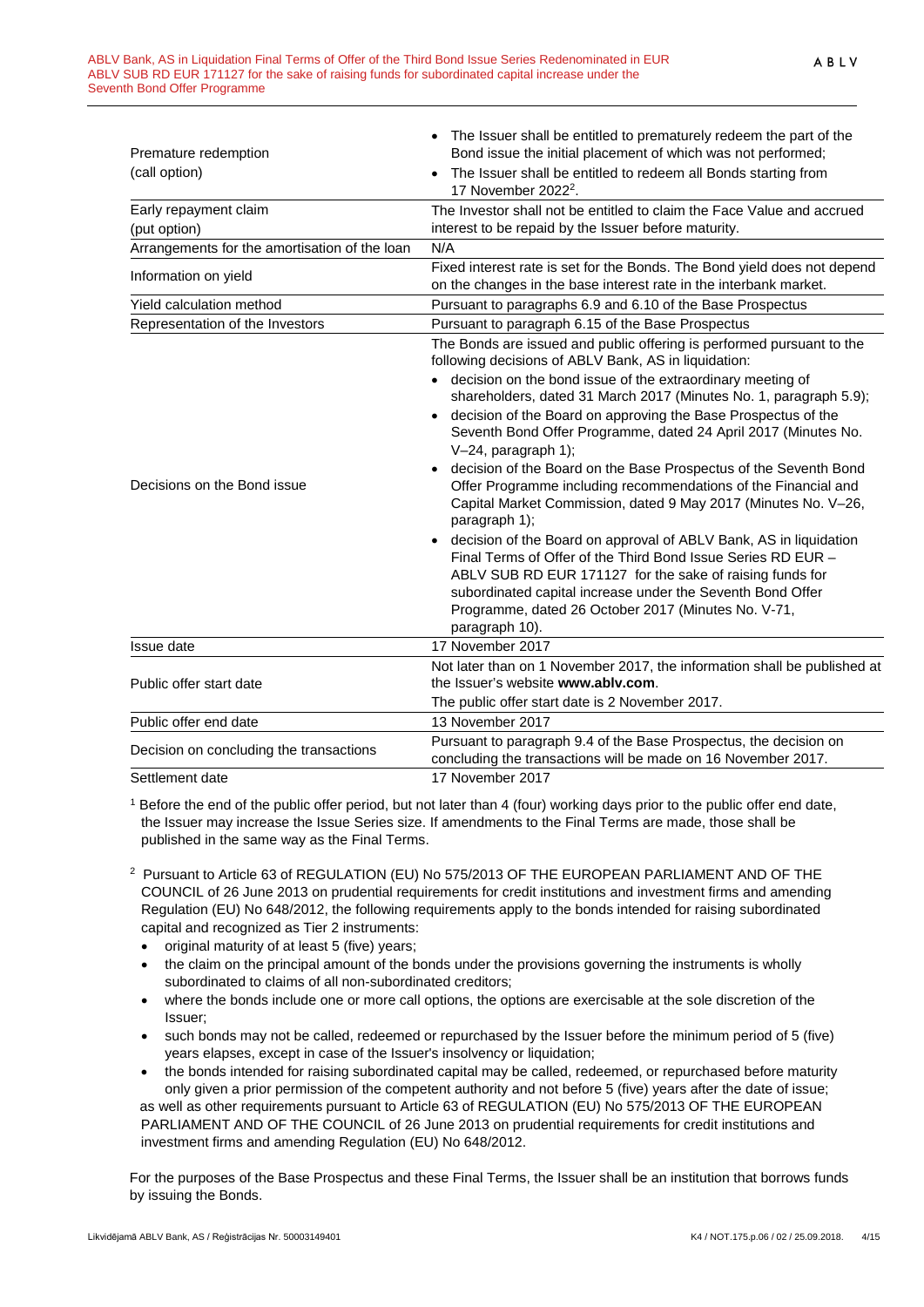#### <span id="page-4-0"></span>**4. Terms and conditions of the offer**

#### 4.1. Initial placement process

The initial placement process is described in paragraphs 9.3 and 9.4 of the Base Prospectus.

The total redenominated amount of the Issue is equal to the respective amount in euro resulting from exchanging the amount of USD 40 000 000.00 (forty million US dollars) to euro at the rate set by the European Central Bank as at 24 September 2018.

The public offer start date is 2 November 2017.

A representative of the Investment Company or the Investor itself, provided it has a financial instruments account opened with ABLV Bank, AS in liquidation, shall submit an order to the Issuer, using the sample form "Financial Instruments' Trade Order" appended hereto, on working days from 08:30 till 18:30. The order may also be submitted electronically, using a corresponding order form in ABLV Bank, AS in liquidation Internetbank.

The public offer end date shall be 13 November 2017. Orders shall be accepted by ABLV Bank, AS in liquidation till the end of the working day, i.e., 18:30, or electronically – till the end of the day, i.e., 23:59.

Information about the order submission can be obtained:

- by phone:  $+371\,6700\,2777$
- via e-mail: **ibas@ablv.com**

The orders submitted to the Issuer may not be altered or revoked.

- 4.2. A description of the possibility to reduce subscriptions and the manner for refunding excess amount paid by applicants N/A
- 4.3. Details of the minimum and/or maximum amount of application Pursuant to paragraph 9.3 of the Base Prospectus, maximum number of the Bonds that a single Investor may apply for is not set. The Investor may not apply for purchasing less than 1 (one) Bond.

#### 4.4. Settlement process

Within this Bond Issue Series, settlement under initial placement transactions shall be performed as follows:

- not applying the DVP principle, if agreed so by the underwriter and the Investor, or
- applying the DVP principle, regulated by the effective NASDAQ CSD SE rules.

If the transaction parties agree on not applying the DVP principle, the moment of the Bonds' delivery and the moment of payment may be different. The Investor shall ensure funds in the respective account on the day agreed upon by the transaction parties, whereas the Bonds shall be credited to the Investor's account on the day agreed upon by the transaction parties.

DVP shall be executed on the T+1 day, where "T" stands for the day of concluding the Bond purchase transaction, and "1" is the 1st (first) working day after the day of concluding the Bond purchase transaction.

The day of concluding the transaction shall be the day of making the decision on concluding the transaction – for this Series it is set to be 16 November 2017.

The settlement date shall be 17 November 2017.

### 4.5. Information about results

Pursuant to paragraph 9.6 of the Base Prospectus, information on the initial placement results will be published at the Issuer's website **www.ablv.com** within 10 (ten) working days after the public offer end date.

4.6. The procedure for the exercise of any right of pre-emption, the negotiability of subscription rights and the treatment of subscription rights not exercised. N/A

#### <span id="page-4-1"></span>**5. Plan of securities distribution and allotment**

5.1. Offering the Bonds simultaneously in the markets of two or more countries N/A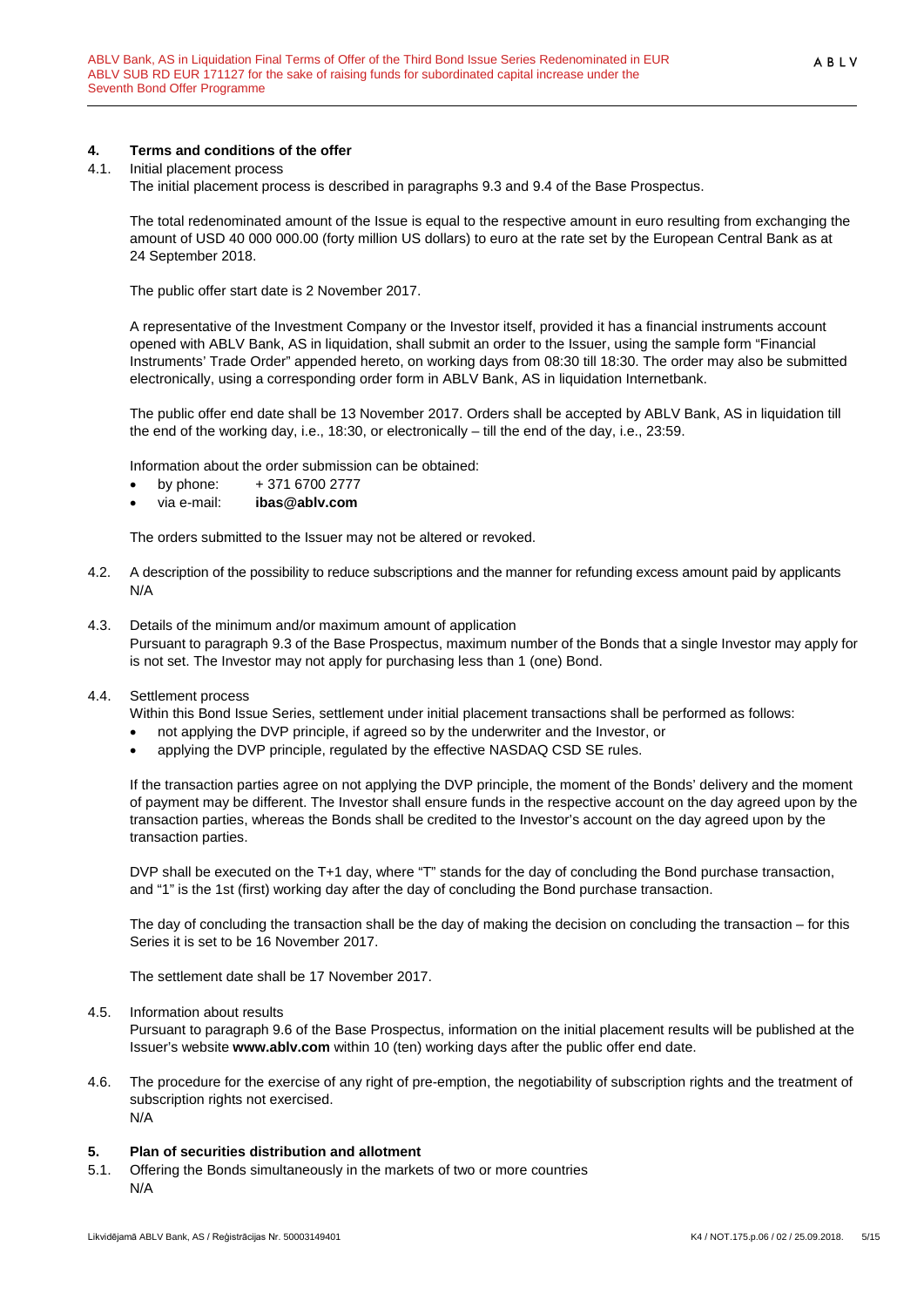#### 5.2. Notification to applicants of the Bond amount allotted

The Bank shall send a confirmation of the concluded transaction to the Investor, following the procedure set forth in ABLV Capital Markets, IBAS, General Terms of Business. The General Terms of Business are available at the Issuer's website **[www.ablv.com](http://www.ablv.com/)**.

#### <span id="page-5-0"></span>**6. Pricing**

6.1. Initial placement price of a Bond

Initial placement price of a Bond is set to be 81.0362% of the Bond's face value. The Bond's redenominated face value is equal to the respective amount in euro resulting from exchanging the amount of USD 100.00 (one hundred US dollars) to euro at the rate set by the European Central Bank as at 24 September 2018.

6.2. Pricing method

ABLV Bank, AS in liquidation Board will determine the Bonds' price depending on the situation in secondary market of similar securities then present and, in particular, based on evaluation of the demand in the securities market and yield of comparable market instruments. The price determined by ABLV Bank, AS in liquidation for the Bond Issue Series shall be the same for all Investors and shall remain constant throughout the whole initial placement period.

#### 6.3. Application of expenses and taxes

Purchasing the Bonds during the initial placement period, the Investor will have to transfer just set Bond sale price to the Issuer for each Bond unit being purchased.

Additional expenses under the transaction, which might include, without limitation, fees for account opening, for transaction conclusion and execution, may vary in different Investment Companies, and the Investor can find those out in the respective Investment Company engaged by the Investor in concluding the Bonds' purchase transaction as intermediary. ABLV Bank, AS in liquidation will not receive the said fees and payments charged by other Investment Companies and shall not be responsible for those additional expenses.

The Issuer shall be responsible for withholding and payment of taxes in compliance with the procedures and amount stated in the Republic of Latvia normative acts. The Issuer shall not be responsible for payment of taxes where the Republic of Latvia normative acts do not stipulate the Issuer's duty to assess and withhold the tax amount before making Interest Income payments.

### <span id="page-5-1"></span>**7. Placing and Underwriting**

7.1. Offer coordinator

N/A

- 7.2. Depository European commercial society NASDAQ CSD SE, legal address: 1 Vaļņu Street, Riga, Latvia.
- 7.3. Entities agreeing to underwrite the issue N/A
- 7.4. Time of reaching the underwriting agreement N/A

#### <span id="page-5-2"></span>**8. Admission to regulated market and trading arrangements**

8.1. Term and conditions of admission to regulated market Pursuant to paragraph 10.1 of the Base Prospectus, application for admitting the Bonds to the regulated market will be prepared in accordance with the Stock Exchange requirements and submitted within 3 (three) months after the end of the initial placement at the latest.

### 8.2. Regulated market

Stock Exchange Nasdaq Riga, Baltic Bond List.

8.3. Entities which have a firm commitment to act as intermediaries in secondary trading, providing liquidity through bid and offer rates and description of the main terms of their commitment N/A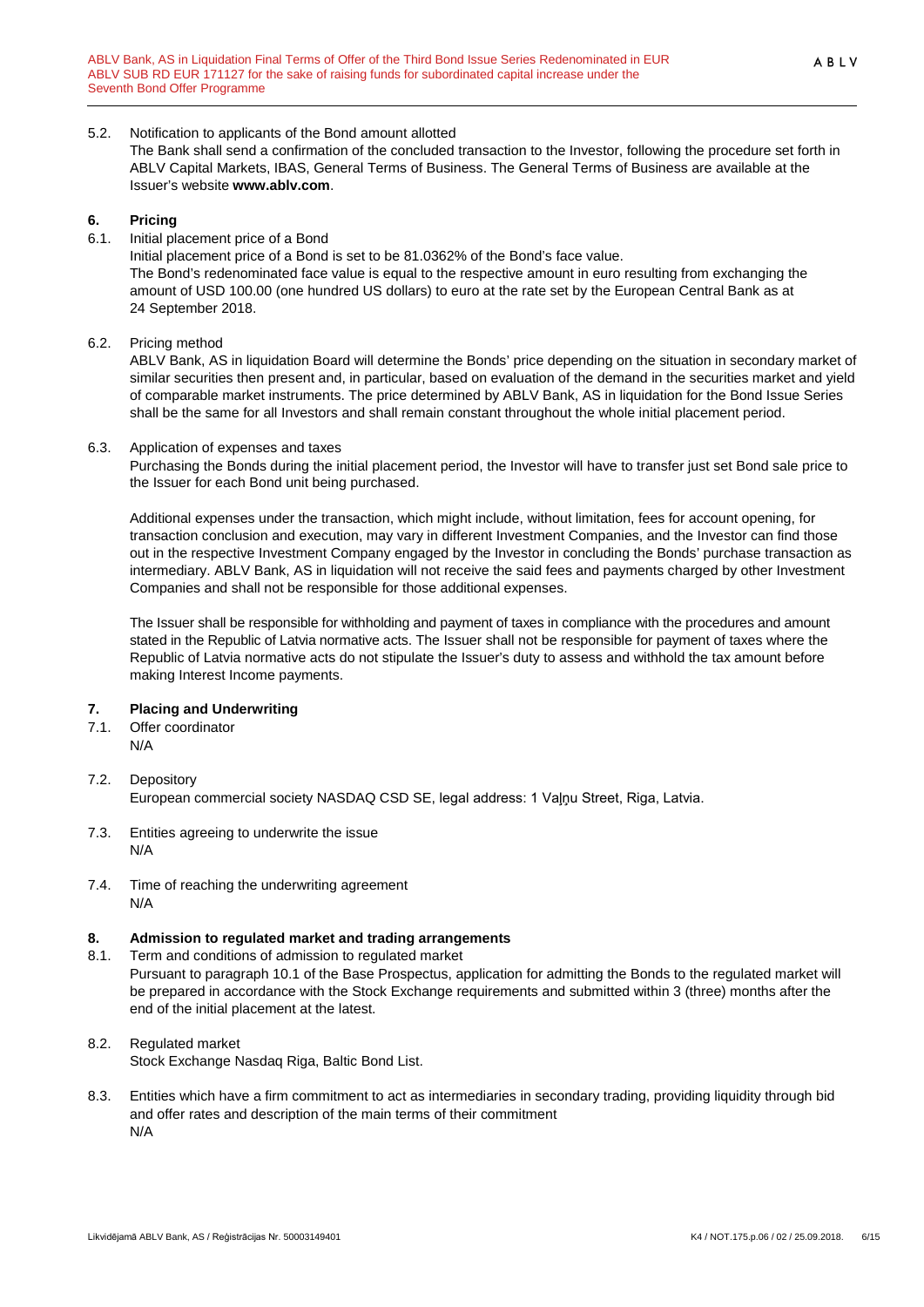#### <span id="page-6-0"></span>**9. Information about previous Bond Issue Series performed under the Programme**

- Two issues performed under ABLV Bank, AS in liquidation Second Offer Programme,
- Three issues performed under ABLV Bank, AS in liquidation Third Offer Programme,
- One issue performed under ABLV Bank, AS in liquidation Fourth Offer Programme,
- Three issues performed under ABLV Bank, AS in liquidation Fifth Offer Programme,
- Seven issues performed under ABLV Bank, AS in liquidation Sixth Offer Programme and
- Five issues performed under ABLV Bank, AS in liquidation Seventh Offer Programme
- have been included in the Baltic Bond List of the Stock Exchange Nasdaq Riga regulated markets.

Under ABLV Bank, AS in liquidation Seventh Offer Programme, there were following issues performed and included to securities lists of Nasdaq Riga regulated markets:

|                                   | Straight coupon bonds in EUR                                                                                                                                                                                                                                                                            |                                        | Straight coupon bonds in EUR                                                                                                   |  |  |
|-----------------------------------|---------------------------------------------------------------------------------------------------------------------------------------------------------------------------------------------------------------------------------------------------------------------------------------------------------|----------------------------------------|--------------------------------------------------------------------------------------------------------------------------------|--|--|
| <b>ISIN</b>                       | LV0000880060                                                                                                                                                                                                                                                                                            |                                        | LV0000802288                                                                                                                   |  |  |
| Issue size                        | The total issue size is equal to the<br>respective amount in euro resulting<br>from exchanging the amount of<br>USD 71 867 000.00 (seventy-one<br>million eight hundred sixty-seven<br>thousand US dollars) to euro at the rate<br>set by the European Central Bank as at<br>24 September 2018.         |                                        | EUR 20 000 000.00                                                                                                              |  |  |
| Issue name                        | ABLV FXD RD EUR 030719                                                                                                                                                                                                                                                                                  | ABLV FXD EUR 030719                    |                                                                                                                                |  |  |
| Coupon rate (p.a.)                | Fixed; 2.25%                                                                                                                                                                                                                                                                                            | Fixed; 0.75%                           |                                                                                                                                |  |  |
| Current interest income<br>period | 03.07.2017 - 02.01.2018                                                                                                                                                                                                                                                                                 | $03.07.2017 - 02.01.2018$              |                                                                                                                                |  |  |
| Issue date                        | 03.07.2017                                                                                                                                                                                                                                                                                              | 03.07.2017                             |                                                                                                                                |  |  |
| Maturity date                     | 03.07.2019                                                                                                                                                                                                                                                                                              | 03.07.2019                             |                                                                                                                                |  |  |
|                                   | Straight coupon bonds in<br><b>EUR</b>                                                                                                                                                                                                                                                                  | <b>Straight coupon bonds</b><br>in EUR | Subordinated discount<br>bonds in EUR                                                                                          |  |  |
| <b>ISIN</b>                       | LV00008800052                                                                                                                                                                                                                                                                                           | LV0000802338                           | LV0000802346                                                                                                                   |  |  |
| Issue size                        | The total issue size is equal<br>to the respective amount in<br>euro resulting from<br>exchanging the amount of<br>USD 69 995 000.00 (sixty-<br>nine million nine hundred<br>ninety-five thousand US<br>dollars) to euro at the rate<br>set by the European Central<br>Bank as at 24 September<br>2018. | EUR 20 000 000.00                      | EUR 25 000 000.00                                                                                                              |  |  |
| Issue name                        | ABLV FXD RD EUR 271019                                                                                                                                                                                                                                                                                  | ABLV FXD EUR 271019                    | ABLV SUB EUR 271027                                                                                                            |  |  |
| Discount year (p.a.)              |                                                                                                                                                                                                                                                                                                         |                                        | Fixed; 3.75%<br>(first 5 years)                                                                                                |  |  |
| Coupon rate (p.a.)                | Fixed; 2.15%                                                                                                                                                                                                                                                                                            | Fixed; 0.95%                           | Fixed; 3.75% (starting<br>from 6th year, if the<br>bank does not exercise<br>its right of premature<br>redemption of the bond) |  |  |
| Current interest income<br>period | 27.10.2017 - 26.04.2018                                                                                                                                                                                                                                                                                 | $27.10.2017 -$<br>26.04.2018           |                                                                                                                                |  |  |
| Issue date                        | 27.10.2017                                                                                                                                                                                                                                                                                              | 27.10.2017                             | 27.10.2017                                                                                                                     |  |  |
| Maturity date                     | 27.10.2019                                                                                                                                                                                                                                                                                              | 27.10.2019                             | 27.10.2027                                                                                                                     |  |  |

The Investors can find the information about issues performed under the Second, Third, Fourth, Fifth, Sixth and Seventh Offer Programmes and their Final Terms at ABLV Bank, AS in liquidation website **[www.ablv.com](http://www.ablv.com/)**.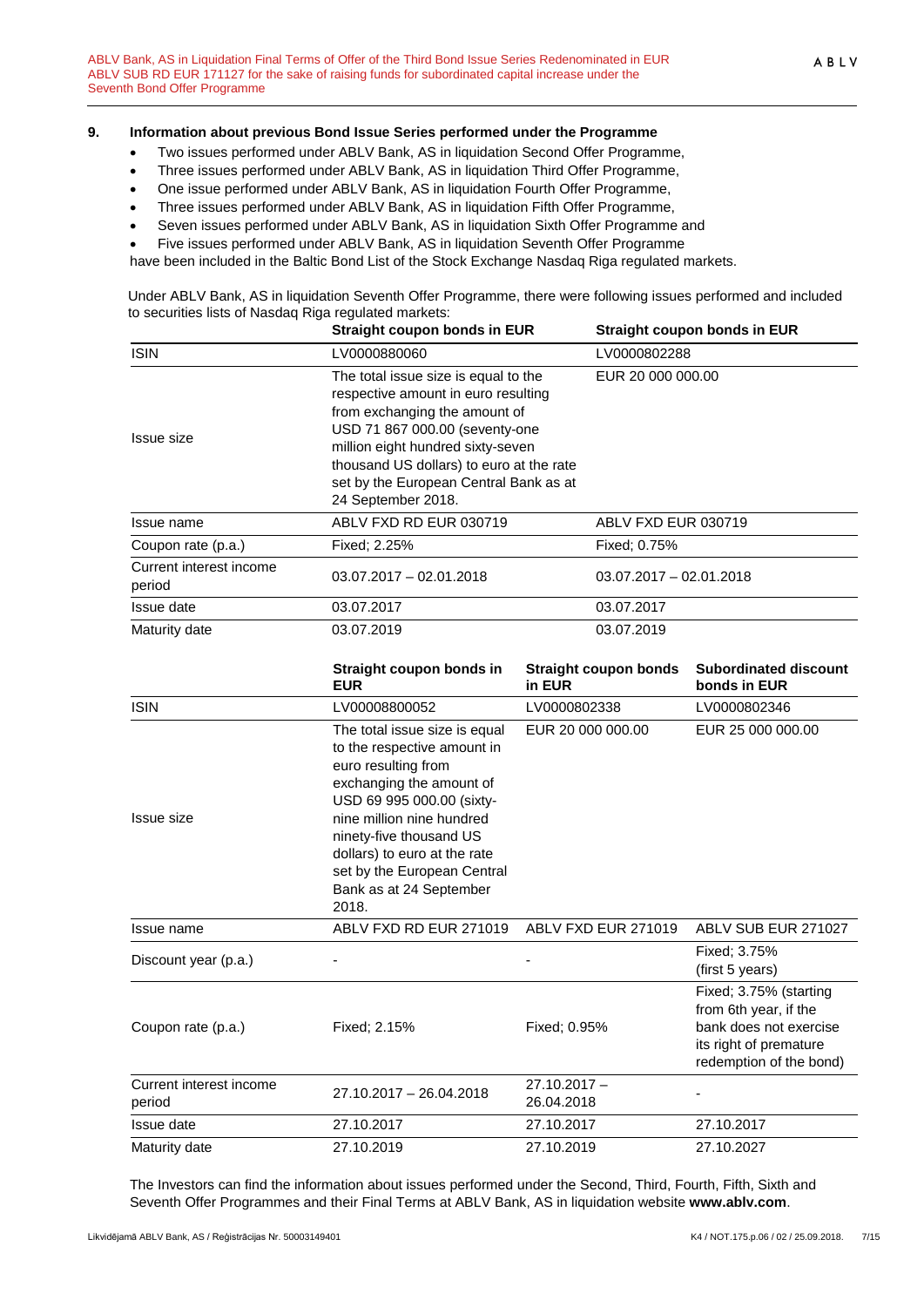## <span id="page-7-0"></span>**10. Additional information**

- 10.1. Advisors connected with the Bond issue N/A
- 10.2. Information about the Bond issue provided by third parties N/A
- 10.3. Credit ratings assigned to the Bonds N/A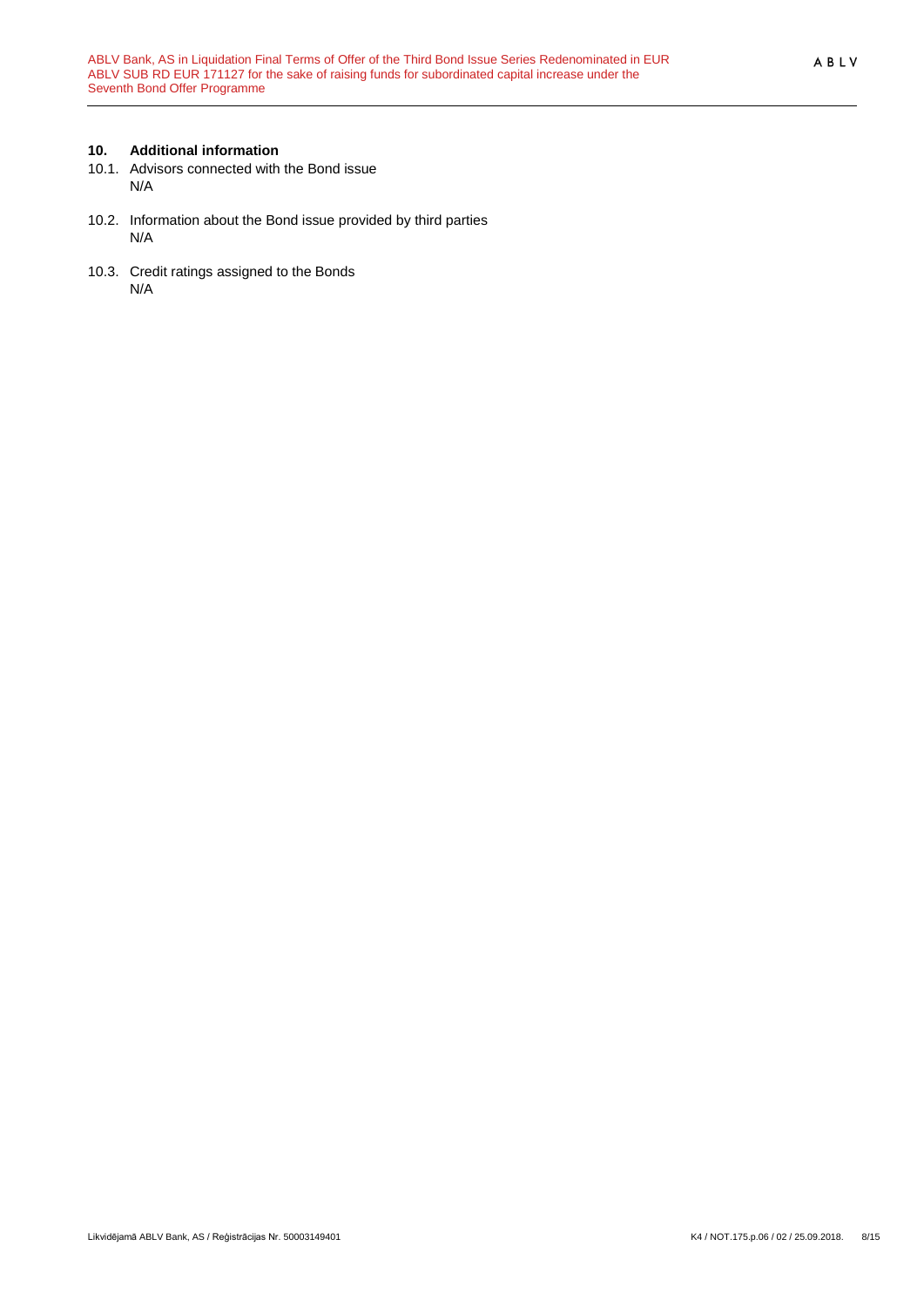The Final Terms were approved at the session of the Liquidation Committee of ABLV Bank, AS in liquidation on 20 August 2018.

| Name, surname      | <b>Position held</b> | <b>Signature</b> |  |
|--------------------|----------------------|------------------|--|
| Arvīds Kostomārovs | Liquidator           |                  |  |
| Elvijs Vēbers      | Liquidator           |                  |  |
| Andris Kovalčuks   | Liquidator           |                  |  |
| Eva Berlaus        | Liquidator           |                  |  |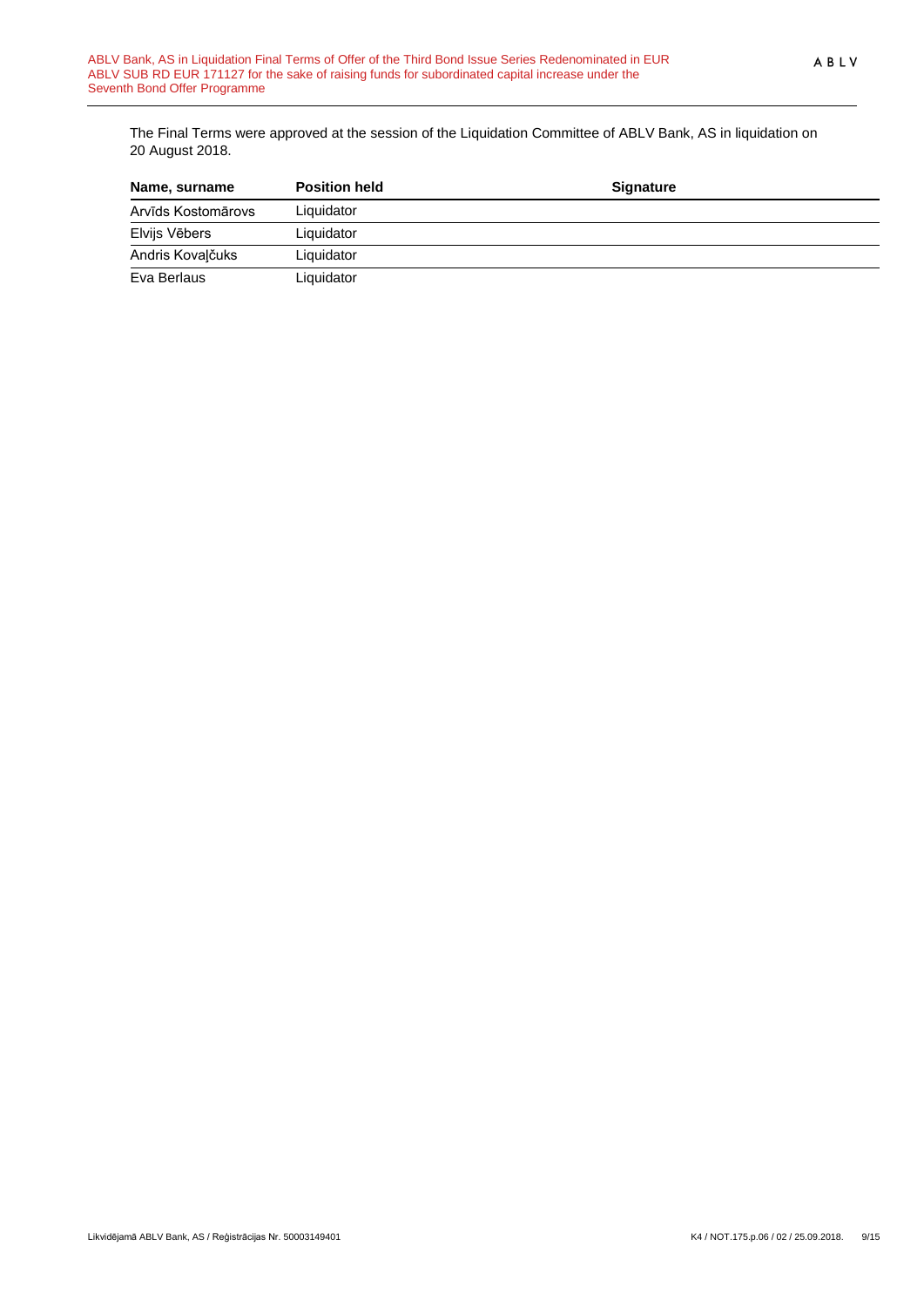#### Summary of the Bond issue

**Section A. Introduction and warnings**

The summary shall be deemed the introduction of the Base Prospectus. Any decision on investing in the Bonds shall be based on the Investor's judgement on the whole Base Prospectus and the respective Final Terms of the Bond issue. Should any claim be lodged to a court regarding the information provided in the Base Prospectus, if necessary, the

A.1 Investor lodging the claim to a court in accordance with normative acts of the respective member state shall cover the costs of translating the Base Prospectus before the proceedings are initiated.

The persons responsible for the information provided in the Base Prospectus, including persons that translated the same and applied for its notification, may be held civilly liable only where the summary is misleading, inaccurate, or inconsistent with other sections of the Base Prospectus, or fails to provide the most essential information that would aid the Investors when considering whether to invest in the Bonds.

A.2 N/A

#### **Section B. Issuer**

| B.1  | Legal and commercial<br>name of the Issuer                                                                                                    | ABLV Bank, AS in liquidation.                                                                                                                                                                                                                                                                                                            |
|------|-----------------------------------------------------------------------------------------------------------------------------------------------|------------------------------------------------------------------------------------------------------------------------------------------------------------------------------------------------------------------------------------------------------------------------------------------------------------------------------------------|
| B.2  | The domicile and<br>legal form of the<br>Issuer, the legislation<br>under which the<br>Issuer operates and<br>its country of<br>incorporation | ABLV Bank, AS in liquidation is a joint stock company registered in the Republic of Latvia, which<br>carries out its operations in accordance with the Republic of Latvia legal acts, the European<br>Union normative acts, and the issued licence that allows rendering all financial services stated in<br>the Credit Institution Law. |
|      | $B.3 - B.4.a$                                                                                                                                 | N/A                                                                                                                                                                                                                                                                                                                                      |
| B.4b | Description of any<br>known trends<br>affecting the Issuer<br>and the industries in<br>which it operates                                      | As at the day of producing the Final Terms, there is no information on any detected trends,<br>events, claims, or obligations that might have significant negative effect on further operations of<br>ABLV Bank, AS in liquidation or the Republic of Latvia credit institution sector.                                                  |
|      |                                                                                                                                               |                                                                                                                                                                                                                                                                                                                                          |

The information provided in the table below completely matches that presented in ABLV Bank, AS in liquidation consolidated report for the first half of 2017.

|            |                                       |    |                                                        | Country<br>Οf      |                        |                           | Share in       | Share in<br>the the entity's<br>entity's capital with |
|------------|---------------------------------------|----|--------------------------------------------------------|--------------------|------------------------|---------------------------|----------------|-------------------------------------------------------|
|            |                                       |    | Nº Company                                             | incorpo-<br>ration | Registration<br>number | <b>Business profile</b>   | capital<br>(%) | voting<br>rights (%)                                  |
|            |                                       |    | ABLV Bank, AS                                          | LV                 | 50003149401            | <b>Financial services</b> | 100            | 100                                                   |
|            |                                       | 2. | ABLV Bank Luxembourg, S.A.                             | LU                 | B 162048               | <b>Financial services</b> | 100            | 100                                                   |
|            |                                       | 3. | <b>ABLV Consulting Services, AS</b>                    | LV                 | 40003540368            | Consulting<br>services    | 100            | 100                                                   |
| <b>B.5</b> | Issuer's position within<br>the group | 4. | <b>ABLV Advisory Services, SIA</b>                     | LV                 | 40103964811            | Consulting<br>services    | 100            | 100                                                   |
|            |                                       | 5. | <b>ABLV Corporate Services</b><br>Holding Company, SIA | LV                 | 40103799987            | Holding company           | 100            | 100                                                   |
|            |                                       | 6. | <b>ABLV Corporate Services, SIA</b>                    | LV                 | 40103283479            | Consultina<br>services    | 100            | 100                                                   |
|            |                                       | 7. | ABLV Corporate Services, LTD                           | <b>CY</b>          | HE273600               | Consulting<br>services    | 100            | 100                                                   |
|            |                                       | 8. | ABLV Corporate Finance, SIA                            | LV                 | 40203042916            | Consulting<br>services    | 100            | 100                                                   |
|            |                                       | 9. | ABLV Capital Markets, IBAS                             | LV                 | 40003814705            | <b>Financial services</b> | 90             | 100                                                   |
|            |                                       |    | 10. ABLV Capital Markets USA LLC <sup>1</sup> US       |                    | 6399457                | <b>Financial services</b> | 90             | 100                                                   |
|            |                                       |    | 11. ABLV Asset Management, IPAS LV                     |                    | 40003814724            | <b>Financial services</b> | 90             | 100                                                   |

Appendix 1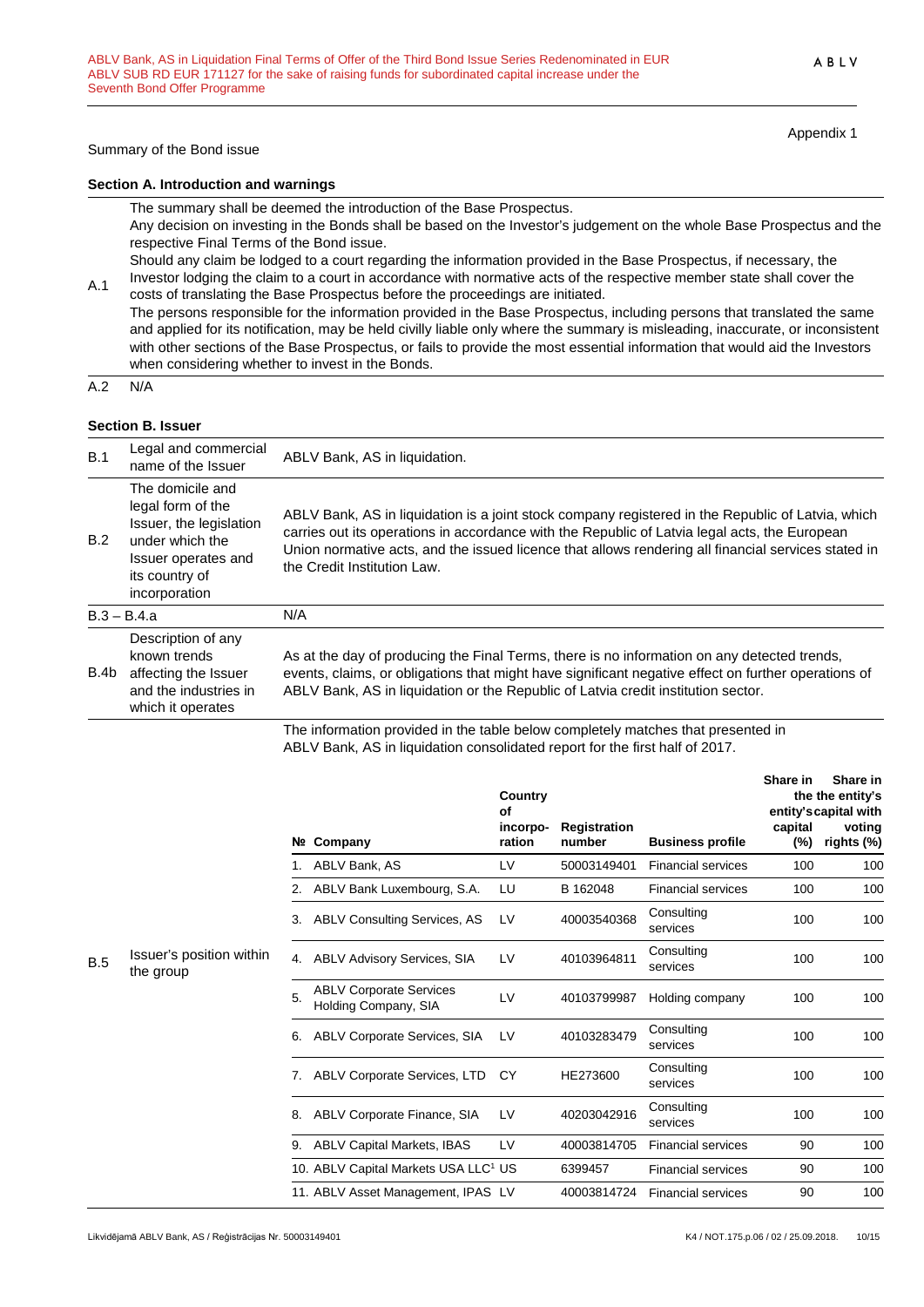|                                | Country                  |                               |                                                                    | <b>Share in</b> | Share in<br>the the entity's                  |
|--------------------------------|--------------------------|-------------------------------|--------------------------------------------------------------------|-----------------|-----------------------------------------------|
| Nº Company                     | of<br>incorpo-<br>ration | <b>Registration</b><br>number | <b>Business profile</b>                                            | capital<br>(%)  | entity's capital with<br>voting<br>rights (%) |
| 12. PEM, SIA                   | LV                       | 40103286757                   | Investment<br>project<br>management                                | 51              | 51                                            |
| 13. PEM 1, SIA                 | LV                       | 40103551353                   | Wholesale trade<br>services of other<br>machinery and<br>equipment | 51              | 51                                            |
| 14. New Hanza Capital, AS      | LV                       | 50003831571                   | Holding company                                                    | 88              | 88                                            |
| 15. NHC 1, SIA                 | LV                       | 50103247681                   | Investments in<br>real estate                                      | 88              | 88                                            |
| 16. NHC 2, SIA                 | LV                       | 40103963977                   | Investments in<br>real estate                                      | 88              | 88                                            |
| 17. NHC 3, SIA                 | LV                       | 50103994841                   | Investments in<br>real estate                                      | 88              | 88                                            |
| 18. NHC 4, SIA                 | LV                       | 40203032424                   | Investments in<br>real estate                                      | 88              | 88                                            |
| 19. NHC 5, SIA                 | LV                       | 50203032411                   | Investments in<br>real estate                                      | 88              | 88                                            |
| 20. NHC 6, SIA                 | LV                       | 40203032439                   | Investments in<br>real estate                                      | 88              | 88                                            |
| 21. Pillar, SIA                | LV                       | 40103554468                   | Holding company                                                    | 100             | 100                                           |
| 22. Pillar Holding Company, KS | LV                       | 40103260921                   | Holding company                                                    | 100             | 100                                           |
| 23. Pillar 3, SIA              | LV                       | 40103193067                   | Real estate<br>transactions                                        | 100             | 100                                           |
| 24. Pillar 4 & 6, SIA          | LV                       | 40103210494                   | Real estate<br>transactions                                        | 100             | 100                                           |
| 25. Pillar 7 & 8, SIA          | LV                       | 40103240484                   | Real estate<br>transactions                                        | 100             | 100                                           |
| 26. Pillar 9, SIA              | LV                       | 40103241210                   | Real estate<br>transactions                                        | 100             | 100                                           |
| 27. Pillar 11, SIA             | LV                       | 40103258310                   | Real estate<br>transactions                                        | 100             | 100                                           |
| 28. Pillar 2, 12 & 14, SIA     | LV                       | 50103313991                   | Real estate<br>transactions                                        | 100             | 100                                           |
| 29. Pillar 18, SIA             | LV                       | 40103492079                   | Real estate<br>transactions                                        | 100             | 100                                           |
| 30. Pillar 19, SIA             | LV                       | 40103766952                   | Real estate<br>transactions                                        | 100             | 100                                           |
| 31. Pillar 20, SIA             | LV                       | 40103903056                   | Real estate<br>transactions                                        | 100             | 100                                           |
| 32. Pillar 21, SIA             | LV                       | 40103929286                   | Real estate<br>transactions                                        | 100             | 100                                           |
| 33. Pillar 22, SIA             | LV                       | 50103966301                   | Real estate<br>transactions                                        | 100             | 100                                           |
| 34. Pillar Management, SIA     | LV                       | 40103193211                   | Real estate<br>management and<br>administration                    | 100             | 100                                           |
| 35. Pillar RE Services, SIA    | LV                       | 40103731804                   | Parking<br>management                                              | 100             | 100                                           |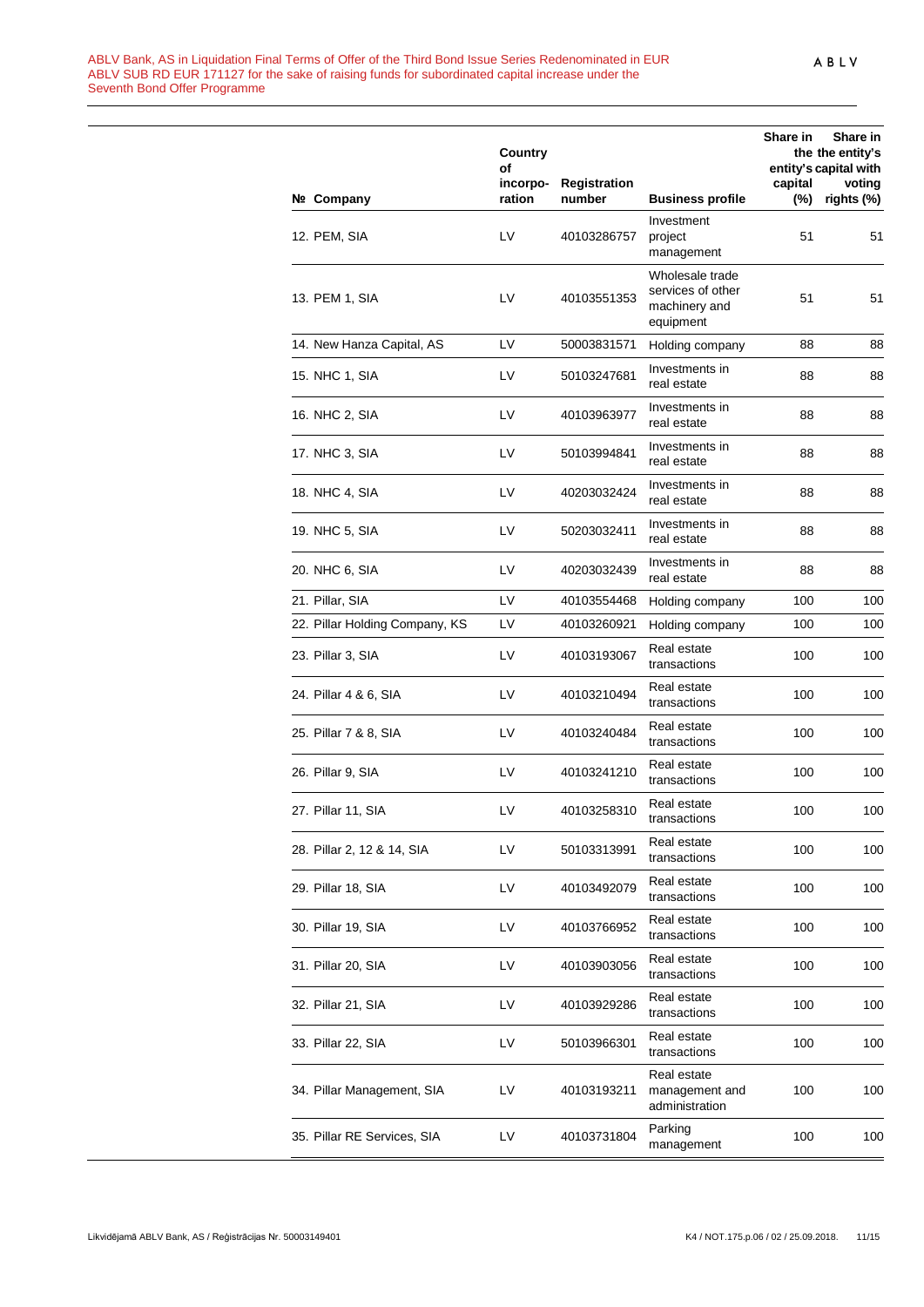| Nº. | Company                        | Country<br>Οf<br>incorpo-<br>ration | Registration<br>number | <b>Business profile</b>                                        | the<br>capital<br>$(\%)$ | Share in Share in the<br>entity's<br>entity's capital with<br>voting<br>rights (%) |
|-----|--------------------------------|-------------------------------------|------------------------|----------------------------------------------------------------|--------------------------|------------------------------------------------------------------------------------|
| 36  | Pillar Contractor, SIA         | LV                                  | 40103929498            | Management and<br>coordination of<br>construction<br>processes | 100                      | 100                                                                                |
|     | 37. Pillar Architekten, SIA    | I V                                 | 40103437217            | Designing and<br>designers<br>supervision                      | 100                      | 100                                                                                |
|     | 38. Pillar Development, SIA    | LV                                  | 40103222826            | Infrastructure<br>maintenance                                  | 100                      | 100                                                                                |
|     | 39. Pillar Utilities, SIA      | LV                                  | 40103693339            | Infrastructure<br>management                                   | 100                      | 100                                                                                |
|     | 40. Hanzas Dārzs, SIA          | LV                                  | 40203078059            | Territory<br>management                                        | 100                      | 100                                                                                |
|     | 41. ABLV Building Complex, SIA | LV                                  | 40203037667            | Investments in<br>real estate                                  | 100                      | 100                                                                                |

 $1$  subsidiary company is registered, but licence for rendering investment services has not been received yet, as well as payment of paid-in share capital has not been made, that being compliant with the registration country legislative requirements.

| $B.6 - B.8$ |                                                                     | N/A                                                                                                  |         |         |  |
|-------------|---------------------------------------------------------------------|------------------------------------------------------------------------------------------------------|---------|---------|--|
| <b>B.9</b>  | Profit forecast and<br>assessment                                   | ABLV Bank, AS in liquidation made no profit forecasts for the following periods of operations.       |         |         |  |
| <b>B.10</b> | Reservations in the<br>audit report on the<br>financial information | ABLV Bank, AS in liquidation audited financial report for the year 2016 contains no<br>reservations. |         |         |  |
| <b>B.11</b> |                                                                     | N/A                                                                                                  |         |         |  |
|             |                                                                     | <b>Performance indicators</b>                                                                        | 2015    | 2016    |  |
|             |                                                                     | <b>Financial indicators, EUR'000</b>                                                                 |         |         |  |
|             |                                                                     | Operating income                                                                                     | 126 319 | 141 875 |  |

**Balance sheet data, EUR'000**

| Selected historical key |  |
|-------------------------|--|
| financial information   |  |
| and any changes to it   |  |

B.12 and any changes to it since the date of the last published audited financial reports

> ABLV Bank, AS in liquidation forecasts contain no adverse changes since the date of its last published audited financial report.

Operating expense 51 933 59 914 Profit or loss before taxes 81 961

Assets 4 928 121 3 849 586 Deposits 3 793 192 2 901 824 Loans 1012 146 Shareholders' equity 281 453 321 802

There are no significant changes in the financial or trading position of ABLV Bank, AS in liquidation detected subsequent to the period covered by the historical financial information.

| <b>B.13</b> | Events particular to the<br>Issuer which are to a<br>material extent relevant<br>to the evaluation of the<br>Issuer's solvency | Recently there were no detected events particular to ABLV Bank, AS in liquidation which are to<br>a material extent relevant to the evaluation of the Issuer's solvency. |
|-------------|--------------------------------------------------------------------------------------------------------------------------------|--------------------------------------------------------------------------------------------------------------------------------------------------------------------------|
| <b>B.14</b> | Issuer's dependence<br>on other entities within<br>the group                                                                   | ABLV Bank, AS in liquidation is not dependent upon other entities within the group of<br>ABLV Bank, AS in liquidation.                                                   |
| <b>B.15</b> | Issuer's principal<br>activities                                                                                               | ABLV Bank, AS in liquidation principal activities are rendering of financial services.                                                                                   |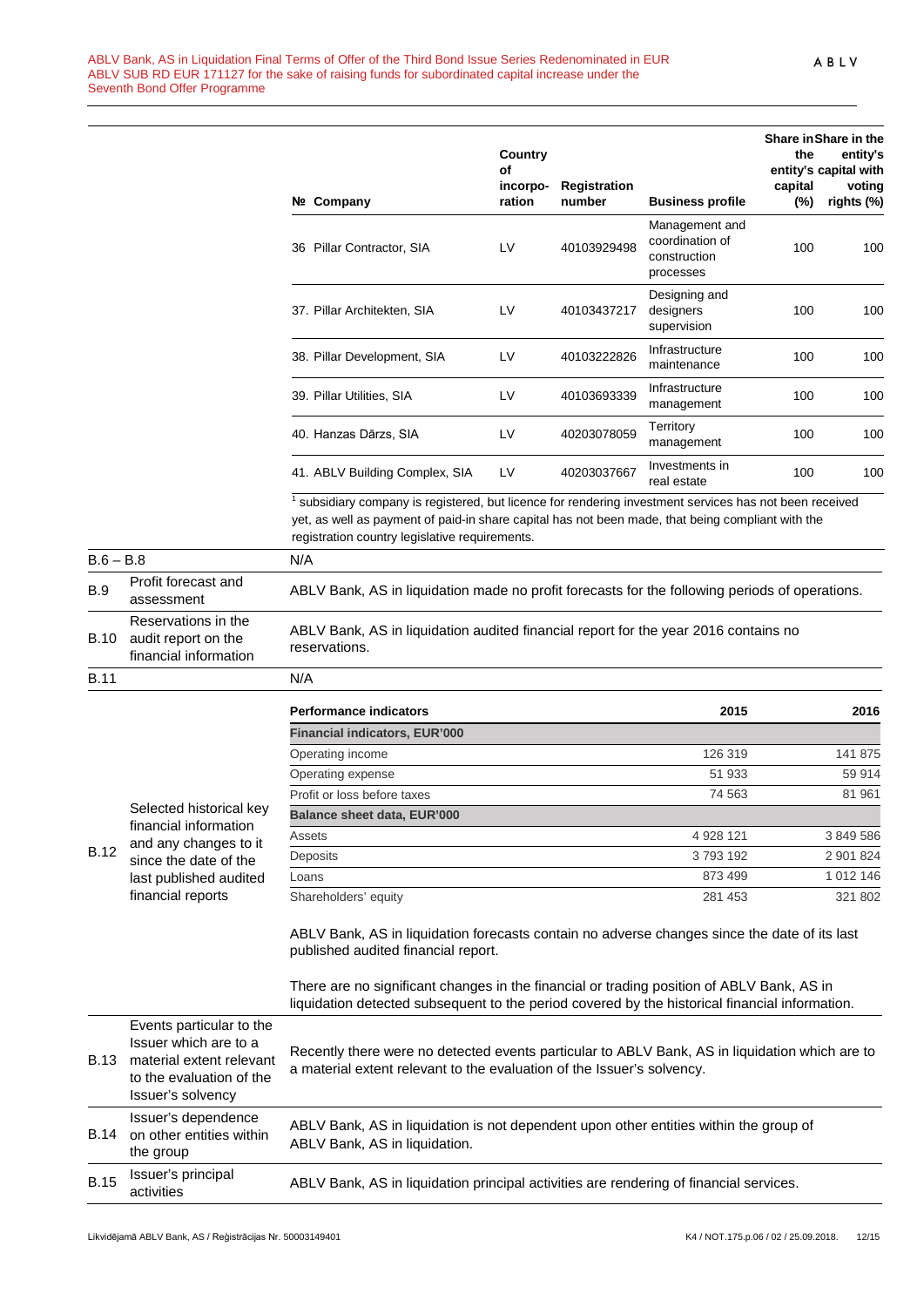#### ABLV Bank, AS in Liquidation Final Terms of Offer of the Third Bond Issue Series Redenominated in EUR ABLV SUB RD EUR 171127 for the sake of raising funds for subordinated capital increase under the Seventh Bond Offer Programme

|               | B.16 Control over the Issuer                                | As at the moment of the Prospectus approval, no shareholder controls the Issuer.                                                                                                                                                                                                                                                                                                                                                                                                                                                                                                                                                                                                                                                                                                                                                                                           |
|---------------|-------------------------------------------------------------|----------------------------------------------------------------------------------------------------------------------------------------------------------------------------------------------------------------------------------------------------------------------------------------------------------------------------------------------------------------------------------------------------------------------------------------------------------------------------------------------------------------------------------------------------------------------------------------------------------------------------------------------------------------------------------------------------------------------------------------------------------------------------------------------------------------------------------------------------------------------------|
|               | B.17 Credit ratings                                         | No credit ratings are assigned to ABLV Bank, AS in liquidation by credit rating agencies<br>registered and/or certified according to Regulation No 1060/2009 on credit rating agencies.                                                                                                                                                                                                                                                                                                                                                                                                                                                                                                                                                                                                                                                                                    |
| $B.18 - B.50$ |                                                             | N/A                                                                                                                                                                                                                                                                                                                                                                                                                                                                                                                                                                                                                                                                                                                                                                                                                                                                        |
|               | <b>Section C. Securities</b>                                |                                                                                                                                                                                                                                                                                                                                                                                                                                                                                                                                                                                                                                                                                                                                                                                                                                                                            |
| C.1           | <b>Bond details</b>                                         | Bonds issued under the Third Bond Issue Series Redenominated in EUR -<br>ABLV SUB RD EUR 171127 (ISIN LV000088045) are dematerialized bearer securities without<br>restraint on alienation.                                                                                                                                                                                                                                                                                                                                                                                                                                                                                                                                                                                                                                                                                |
| C.2           | Currency of the<br>Bond issue                               | EUR (euro).                                                                                                                                                                                                                                                                                                                                                                                                                                                                                                                                                                                                                                                                                                                                                                                                                                                                |
| $C.3 - C.4$   |                                                             | N/A                                                                                                                                                                                                                                                                                                                                                                                                                                                                                                                                                                                                                                                                                                                                                                                                                                                                        |
| C.5           | Restrictions on the<br>free transferability of<br>the Bonds | The Bonds are freely transferrable securities that represent the Issuer's debt to the Bondholders<br>without additional collateral. The Bonds are dematerialized bearer securities without restraint on<br>alienation - transferrable securities.                                                                                                                                                                                                                                                                                                                                                                                                                                                                                                                                                                                                                          |
| $C.6 - C.7$   |                                                             | N/A                                                                                                                                                                                                                                                                                                                                                                                                                                                                                                                                                                                                                                                                                                                                                                                                                                                                        |
| C.8,<br>C.9   | Rights attached to<br>the Bonds                             | Division of the Bonds into categories<br>The Bonds are not supposed to be divided into categories. Pursuant to these Final Terms,<br>subordinated Bonds are supposed to be issued for the sake of subordinated capital increase.<br>Limitations to the rights attached to the Bonds<br>The Bonds are freely transferrable securities without restraint on their alienation.                                                                                                                                                                                                                                                                                                                                                                                                                                                                                                |
|               |                                                             | The Issuer draws the Investor's attention to the fact that where the objective of the Bond Issue<br>Series is raising of funds that the Issuer will use as subordinated capital, in case of the Issuer's<br>insolvency the Investor's claims to the Issuer arising out of the Bonds will be satisfied after<br>claims of all other creditors, but before satisfying claims of the shareholders.                                                                                                                                                                                                                                                                                                                                                                                                                                                                            |
|               |                                                             | <b>Annual Interest Rate</b><br>• from 17 November 2017 till 17 November 2022:<br>discount rate: fixed, 4.25%, calculated twice a year;<br>from 18 November 2022 till 17 November 2027:<br>coupon rate: fixed, 4.25%, with coupon payment twice a year.<br>The date from which interest becomes payable and the due dates for interest<br>from 17 November 2017 till 17 November 2022:<br>no interest income is supposed to be paid (no coupon payments);<br>during the period from 18 November 2022 till 17 November 2027:<br>twice a year: on 17 November and 17 May, starting from 17 May 2023, ending on<br>17 November 2027.<br>Bond maturity date and repayment procedures<br>The Investor shall receive the Bond Face Value as a lump-sum payment on 17 November 2027.<br>Bond yield<br>Fixed rate is applied to the Bonds, and therefore the yield does not change. |
|               |                                                             | Representatives of debt security holders<br>Holders of the debt securities may freely determine representatives for exercising the rights<br>attached to the Bonds.                                                                                                                                                                                                                                                                                                                                                                                                                                                                                                                                                                                                                                                                                                        |
| C.10          |                                                             | N/A                                                                                                                                                                                                                                                                                                                                                                                                                                                                                                                                                                                                                                                                                                                                                                                                                                                                        |
| C.11          | Admission of the Bonds<br>to the<br>regulated market        | The Bonds are supposed to be admitted to the regulated market - Baltic Bond List of Nasdaq<br>Riga Stock Exchange.                                                                                                                                                                                                                                                                                                                                                                                                                                                                                                                                                                                                                                                                                                                                                         |
| C.12          | Minimum face value<br>of the issue                          | Pursuant to paragraph 9.3 of the Base Prospectus, the Investor may not apply for purchasing<br>less than 1 (one) Bond.                                                                                                                                                                                                                                                                                                                                                                                                                                                                                                                                                                                                                                                                                                                                                     |
| $C.13 - C.22$ |                                                             | N/A                                                                                                                                                                                                                                                                                                                                                                                                                                                                                                                                                                                                                                                                                                                                                                                                                                                                        |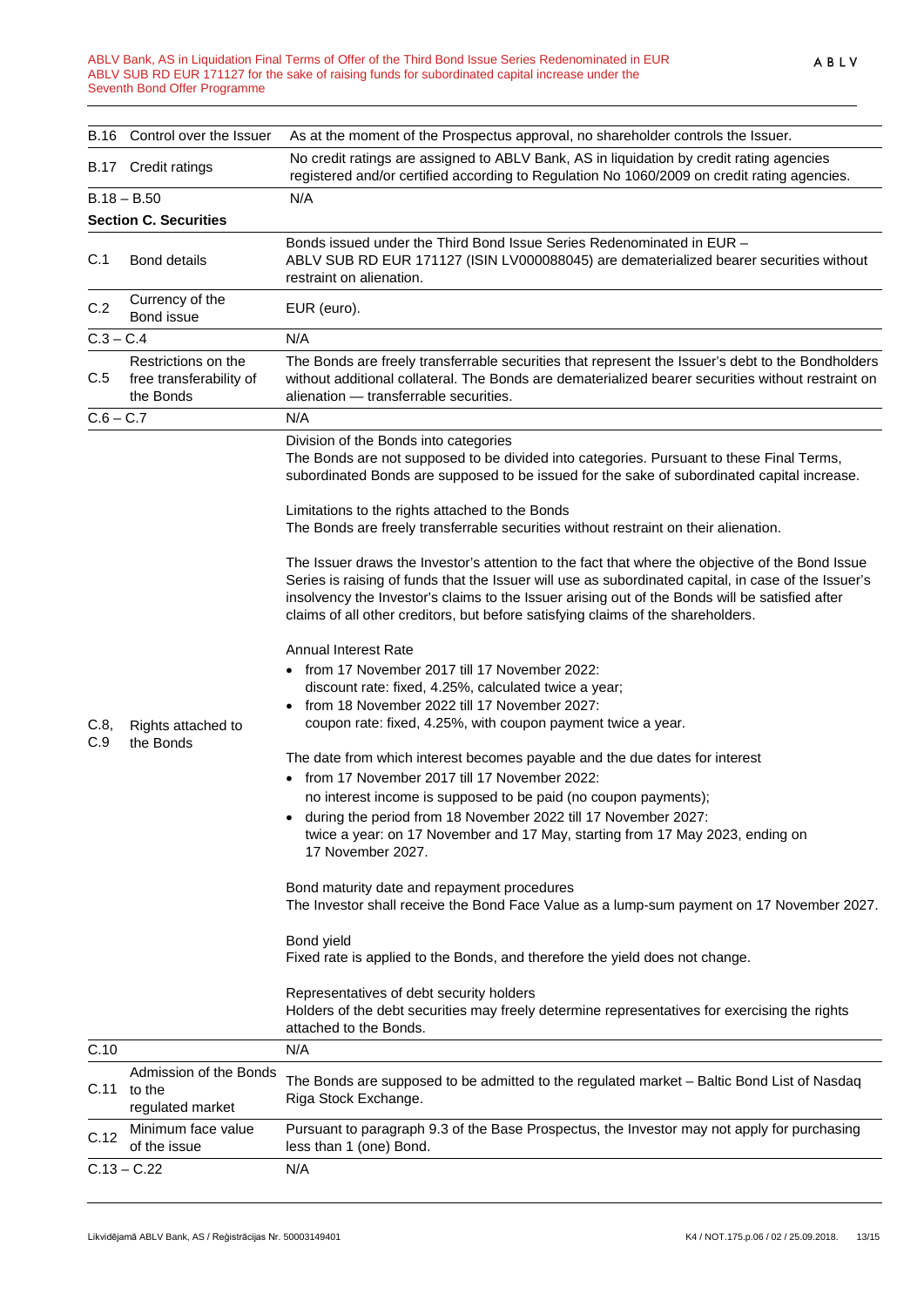#### **Section D. Risks**

| D.1         |                                                   | N/A                                                                                                                                                                                              |                                                                                                                                                                                                                                                                                                                                                                                                                                                                                                  |
|-------------|---------------------------------------------------|--------------------------------------------------------------------------------------------------------------------------------------------------------------------------------------------------|--------------------------------------------------------------------------------------------------------------------------------------------------------------------------------------------------------------------------------------------------------------------------------------------------------------------------------------------------------------------------------------------------------------------------------------------------------------------------------------------------|
|             |                                                   | In carrying out its operating activities, ABLV Bank, AS in liquidation is subject to various risks.<br>Most significant risks that may decrease the Issuer's ability to perform its obligations. |                                                                                                                                                                                                                                                                                                                                                                                                                                                                                                  |
|             |                                                   |                                                                                                                                                                                                  | 1. Credit risk<br>Credit risk is exposure to potential losses in case of ABLV Bank, AS in liquidation<br>counterparty or debtor being unable to pay the contractual obligations to ABLV Bank, AS<br>in liquidation.                                                                                                                                                                                                                                                                              |
|             |                                                   |                                                                                                                                                                                                  | 2. Liquidity risk<br>Liquidity is ABLV Bank, AS in liquidation ability to maintain or ensure sufficient cash flow<br>to meet the expected (everyday) or sudden (critical) need for the same in order to provide<br>financing for asset growth or discharge the financial obligations in a due time. This means<br>the ability to turn assets into cash with minimal loss or ensure reasonably priced credit<br>facilities.                                                                       |
|             |                                                   |                                                                                                                                                                                                  | 3. Currency exchange rate fluctuation risk<br>ABLV Bank, AS in liquidation is exposed to negative effects of fluctuations in the foreign<br>currency exchange rates on its financial position and cash flow.                                                                                                                                                                                                                                                                                     |
| D.2         | Key information<br>on the key risks               | 4.                                                                                                                                                                                               | Interest rate risk<br>Interest rate risk represents the adverse effect of the market interest rate fluctuations on<br>ABLV Bank, AS in liquidation financial position.                                                                                                                                                                                                                                                                                                                           |
|             |                                                   | 5.                                                                                                                                                                                               | Non-financial risks<br>During the course of its operations, ABLV Bank, AS in liquidation encounters also non-<br>financial risks (including operational risk, reputational risk, etc.) with exposure to sudden<br>loss. The cause of such risks may be, for instance, clerical errors or fraud, break-downs in<br>information systems, insufficient internal control and procedures, etc.                                                                                                        |
|             |                                                   |                                                                                                                                                                                                  | 6. Competition risk<br>As at the end of 2016, 86% of total deposits with ABLV Bank, AS in liquidation were the<br>deposits placed by foreign clients. Consequently, operations of the Issuer are only partly<br>subject to competition risk in the local market.                                                                                                                                                                                                                                 |
|             |                                                   |                                                                                                                                                                                                  | 7. Legal risk (incl. tax)<br>The risk related to amendments in laws, regulations, and other legal acts, or to<br>implementation of new legal acts, which may result in reorientation of the Issuer's<br>activities or abandonment of particular lines of the Issuer's financial activities. This may<br>have consequent negative impact on the Issuer's earning capacity and stability.                                                                                                          |
|             |                                                   |                                                                                                                                                                                                  | Risk factors associated with the Bond issue:                                                                                                                                                                                                                                                                                                                                                                                                                                                     |
| D.3         | Information on the risks<br>specific to the Bonds | 1.                                                                                                                                                                                               | Liquidity risk<br>Listing of the Bonds in the Stock Exchange Nasdaq Riga Bond List does not guarantee<br>liquidity of the Bonds, and therefore the Investor should assess potential risk of limited<br>possibilities of selling the Bonds in the secondary market due to insufficient interest of<br>other market players. If there is no sufficient interest in the secondary market (liquidity<br>shortfall), it may be difficult for the Investor to sell the Bonds at adequate market price. |
|             |                                                   | 2.                                                                                                                                                                                               | Price risk<br>Price of the Bonds in the secondary market may fluctuate in accordance with the<br>Investors' interest, which can be affected by macroeconomic processes, events<br>concerning one or several Investors, and also, inter alia, events concerning the Issuer.<br>The Investors' opportunities of gaining profit may vary accordingly from time to time.                                                                                                                             |
|             |                                                   | 3.                                                                                                                                                                                               | Legal risk (incl. tax)<br>The risk related to amendments in legislation, regulations and other legal acts, or to<br>implementation of new legal acts, which may cause additional expenses or reduce return<br>on investment. This risk also covers possible changes in applicable tax assessment and<br>withholding procedures.                                                                                                                                                                  |
| $D.4 - D.6$ |                                                   | N/A                                                                                                                                                                                              |                                                                                                                                                                                                                                                                                                                                                                                                                                                                                                  |